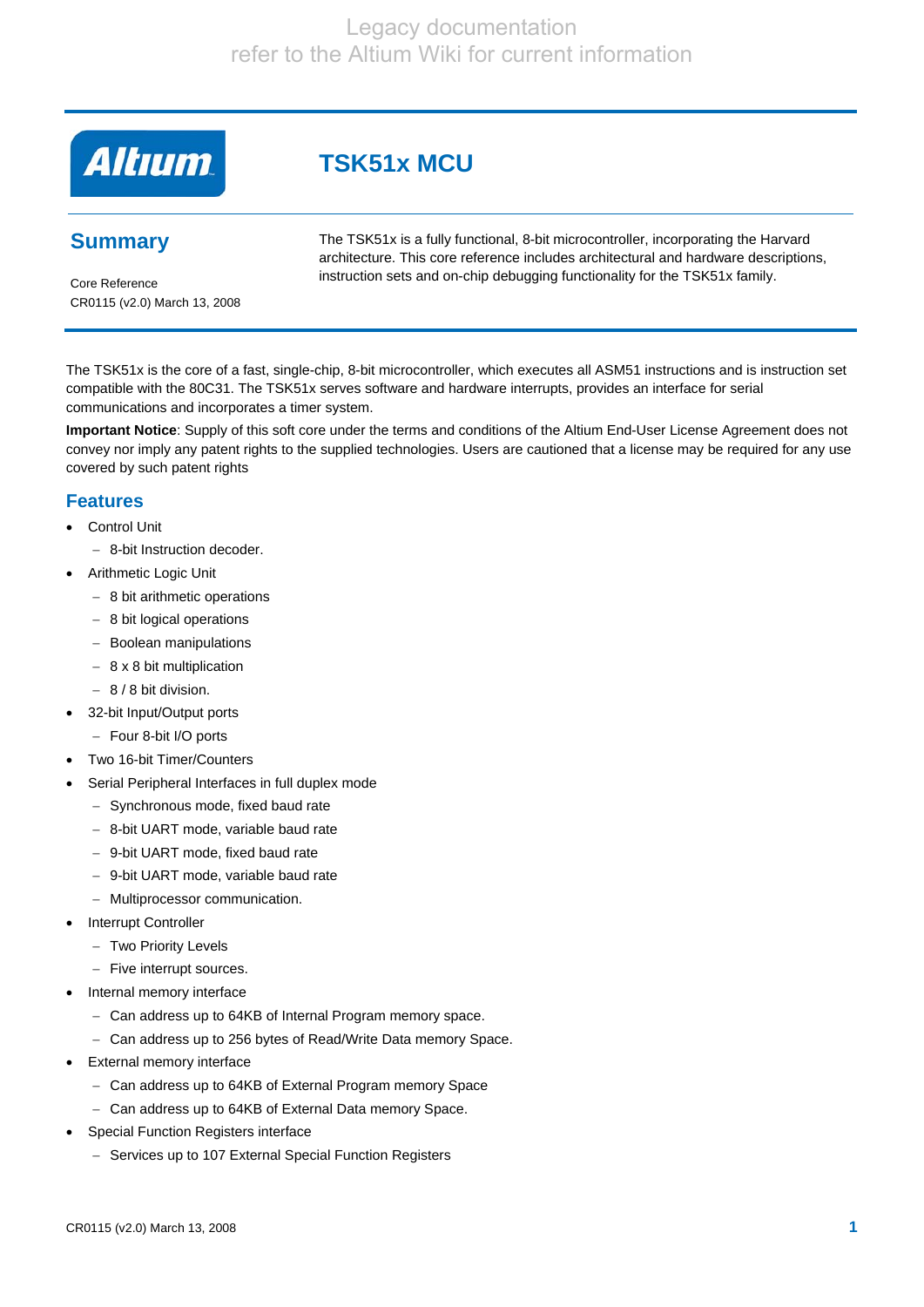## *TSK51x MCU*

# **Available Devices**

Both standard and debug-enabled (OCD) versions of the microcontroller are available – the TSK51A and TSK51A\_D respectively. These devices can be found in the FPGA Processors integrated library (FPGA Processors.IntLib), located in the \Library\Fpga folder of the installation.

# **Architectural Overview**

# **Symbols**



*Figure 1. TSK51x family symbols* 

# **Pin Description**

The pinout of the TSK51x has not been fixed to any specific device I/O - allowing flexibility with user application. The TSK51x contains only unidirectional pins - inputs or outputs.

*Table 1. TSK51x Pin description* 

| <b>Name</b>     | <b>Type</b>                                                  | <b>Polarity/Bus size</b> | <b>Description</b>                                                                                                                                                                                                                                                                       |  |  |  |  |  |
|-----------------|--------------------------------------------------------------|--------------------------|------------------------------------------------------------------------------------------------------------------------------------------------------------------------------------------------------------------------------------------------------------------------------------------|--|--|--|--|--|
|                 | <b>Control Signals</b>                                       |                          |                                                                                                                                                                                                                                                                                          |  |  |  |  |  |
| <b>CLK</b>      |                                                              | Rise                     | External system clock (used for internal clock counters and all other<br>synchronous circuitry)                                                                                                                                                                                          |  |  |  |  |  |
| <b>RST</b>      |                                                              | High                     | External system reset. A high on this pin for two clock cycles while the<br>external system clock (CLK) is running resets the device.                                                                                                                                                    |  |  |  |  |  |
| EA              |                                                              | High                     | External Access Enable. EA must be externally held High to enable the<br>device to fetch code from external Program memory (0000h - FFFFh). If<br>EA is held Low, the device executes from internal Program memory<br>unless the Program Counter contains an address greater than OFFFh. |  |  |  |  |  |
|                 | <b>External Special Function Registers Interface Signals</b> |                          |                                                                                                                                                                                                                                                                                          |  |  |  |  |  |
| <b>SFRDATAO</b> | റ                                                            | 8                        | SFR data bus output                                                                                                                                                                                                                                                                      |  |  |  |  |  |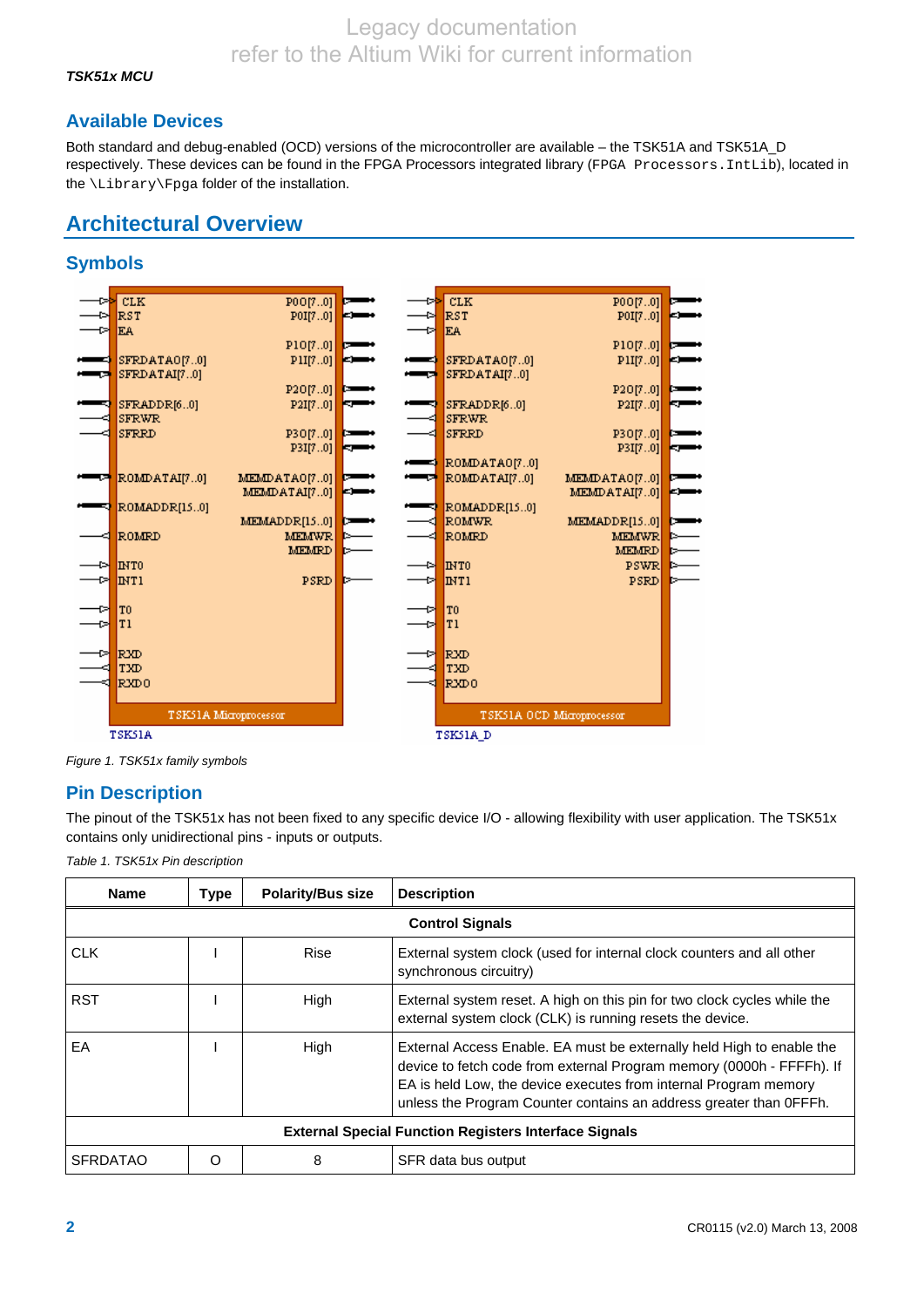*TSK51x MCU* 

<span id="page-2-1"></span>

| Name                     | <b>Type</b> | <b>Polarity/Bus size</b> | <b>Description</b>                                                                                                                                         |  |  |  |
|--------------------------|-------------|--------------------------|------------------------------------------------------------------------------------------------------------------------------------------------------------|--|--|--|
| <b>SFRDATAI</b>          |             | 8                        | SFR data bus input                                                                                                                                         |  |  |  |
| <b>SFRADDR</b>           | O           | 7                        | SFR address bus                                                                                                                                            |  |  |  |
| <b>SFRWR</b>             | O           | High                     | SFR write enable                                                                                                                                           |  |  |  |
| <b>SFRRD</b>             | O           | High                     | SFR output enable                                                                                                                                          |  |  |  |
|                          |             |                          | <b>Internal Program Memory Interface Signals</b>                                                                                                           |  |  |  |
| <b>ROMDATAI</b>          | I           | 8                        | Memory data bus input                                                                                                                                      |  |  |  |
| ROMDATAO <sup>1</sup>    | O           | 8                        | Memory data bus output                                                                                                                                     |  |  |  |
| <b>ROMADDR</b>           | O           | 16                       | Memory address bus                                                                                                                                         |  |  |  |
| ROMWR <sup>1</sup>       | O           | High                     | Memory write enable                                                                                                                                        |  |  |  |
| <b>ROMRD</b>             | O           | High                     | Memory output enable                                                                                                                                       |  |  |  |
| <b>Interrupt Signals</b> |             |                          |                                                                                                                                                            |  |  |  |
| <b>INTO</b>              | ı           | Rise/High                | External interrupt 0. Interrupt type (rising edge or High level) is<br>determined by setting or clearing bit 0 (IT0) in the TCON register,<br>respectively |  |  |  |
| INT <sub>1</sub>         | ı           | Rise/High                | External interrupt 1. Interrupt type (rising edge or High level) is<br>determined by setting or clearing bit 2 (IT1) in the TCON register,<br>respectively |  |  |  |
|                          |             |                          | <b>Timer Signals</b>                                                                                                                                       |  |  |  |
| T <sub>0</sub>           | I           | Fall                     | Timer 0 external clock input                                                                                                                               |  |  |  |
| T <sub>1</sub>           | ı           | Fall                     | Timer 1 external clock input                                                                                                                               |  |  |  |
|                          |             |                          | <b>Serial Interface Signals</b>                                                                                                                            |  |  |  |
| <b>RXD</b>               | I           |                          | Serial port 0 input (receive)                                                                                                                              |  |  |  |
| <b>TXD</b>               | O           |                          | Serial port 0 output (transmit)                                                                                                                            |  |  |  |
| <b>RXDO</b>              | O           |                          | Serial port 0 output (transmit in Mode 0)                                                                                                                  |  |  |  |
|                          |             |                          | I/O Port Interface Signals                                                                                                                                 |  |  |  |
| P <sub>0</sub> O         | O           | 8                        | Port 0 is an 8-bit bi-directional I/O port with separated inputs and                                                                                       |  |  |  |
| POI                      |             | 8                        | outputs.                                                                                                                                                   |  |  |  |
| P <sub>1</sub> O         | O           | 8                        | Port 1 is an 8-bit bi-directional I/O port with separated inputs and                                                                                       |  |  |  |
| <b>P11</b>               |             | 8                        | outputs.                                                                                                                                                   |  |  |  |
| <b>P2O</b><br>P2I        | O           | 8                        | Port 2 is an 8-bit bi-directional I/O port with separated inputs and<br>outputs.                                                                           |  |  |  |
|                          |             | 8                        |                                                                                                                                                            |  |  |  |
| P <sub>3</sub> O<br>P3I  | O<br>I      | 8<br>8                   | Port 3 is an 8-bit bi-directional I/O port with separated inputs and<br>outputs.                                                                           |  |  |  |
|                          |             |                          | <b>External Memory Interface Signals</b>                                                                                                                   |  |  |  |
| <b>MEMDATAO</b>          | $\circ$     | 8                        | External memory output                                                                                                                                     |  |  |  |
| <b>MEMDATAI</b>          | ı           | 8                        | External memory input                                                                                                                                      |  |  |  |

l

<span id="page-2-0"></span><sup>&</sup>lt;sup>1</sup> TSK51A\_D only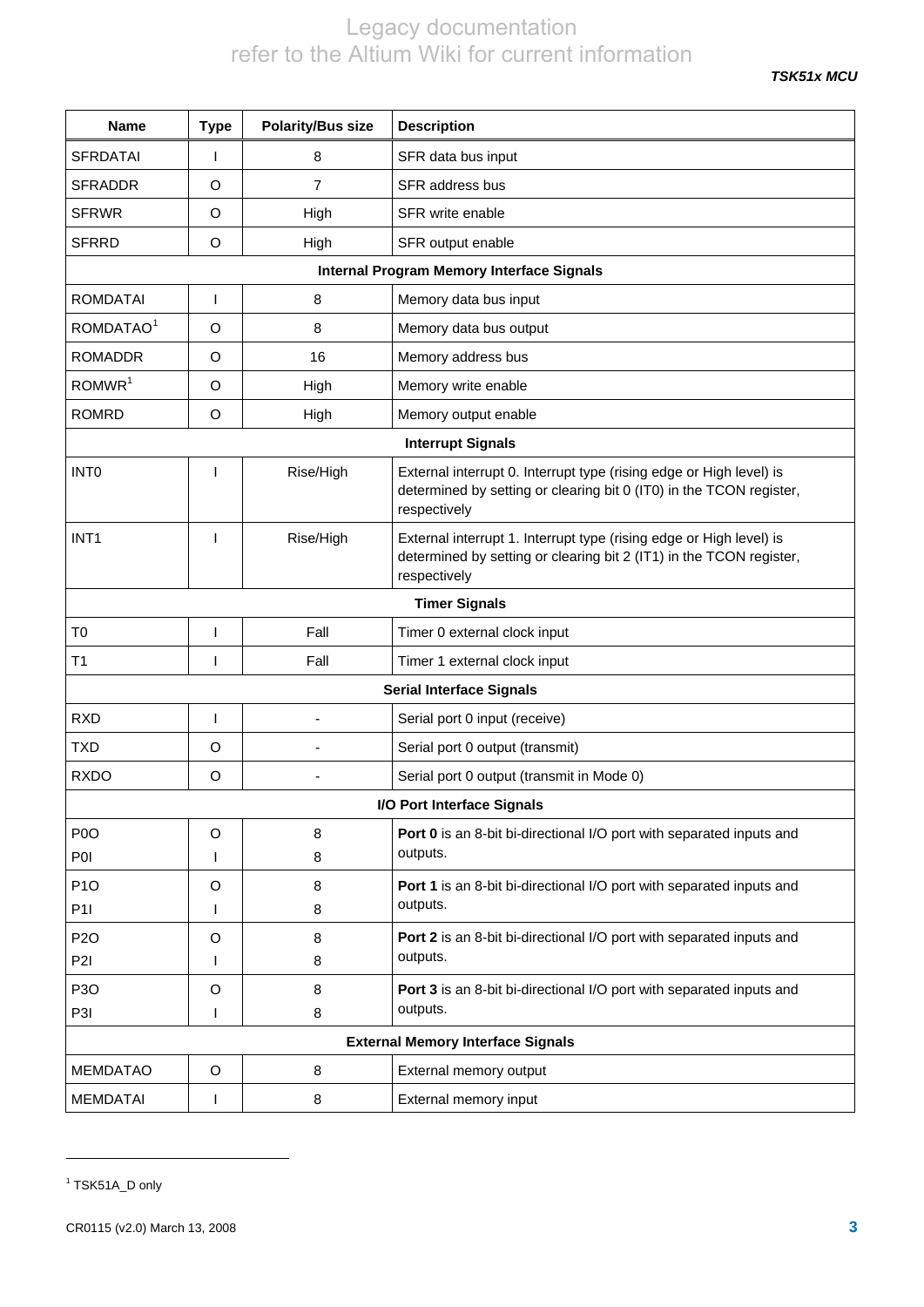### *TSK51x MCU*

| <b>Name</b>       | Type | <b>Polarity/Bus size</b> | <b>Description</b>                    |
|-------------------|------|--------------------------|---------------------------------------|
| <b>MEMADDR</b>    | O    | 16                       | External address bus                  |
| <b>MEMWR</b>      | O    | High                     | External Data memory write enable     |
| MEMRD             | O    | High                     | External Data memory output enable    |
| PSWR <sup>2</sup> | O    | High                     | External Program memory write enable  |
| <b>PSRD</b>       | O    | High                     | External Program memory output enable |

# **Memory Organization**

Memory in the TSK51x is organized into three distinct areas:

- Program memory (internal ROM or external ROM)
- External Data memory (external RAM)
- Internal Data memory (internal RAM).

### **Program Memory**

The TSK51x can address up to 64KB of Program memory, implemented as either internal ROM, external ROM, or a combination of both.

After a reset has been issued, the CPU starts program execution from location 0000h.



*Figure 2. Program memory map* 

Up to 64KB of internal Program memory space can be addressed. The actual size of the memory space is determined by the value stored in the ROMSIZE register (see [0\)](#page-7-0) and is calculated as:

Internal Program memory = ROMSIZE x 256

The size of internal Program memory is therefore under direct control of software. By default, after a reset, the ROMSIZE register contains the value 10h, which yields a memory space of 4KB. To increase or decrease this size, simply load the ROMSIZE register with the appropriate value.

 $\overline{a}$ 

<span id="page-3-0"></span><sup>&</sup>lt;sup>2</sup> TSK51A\_D only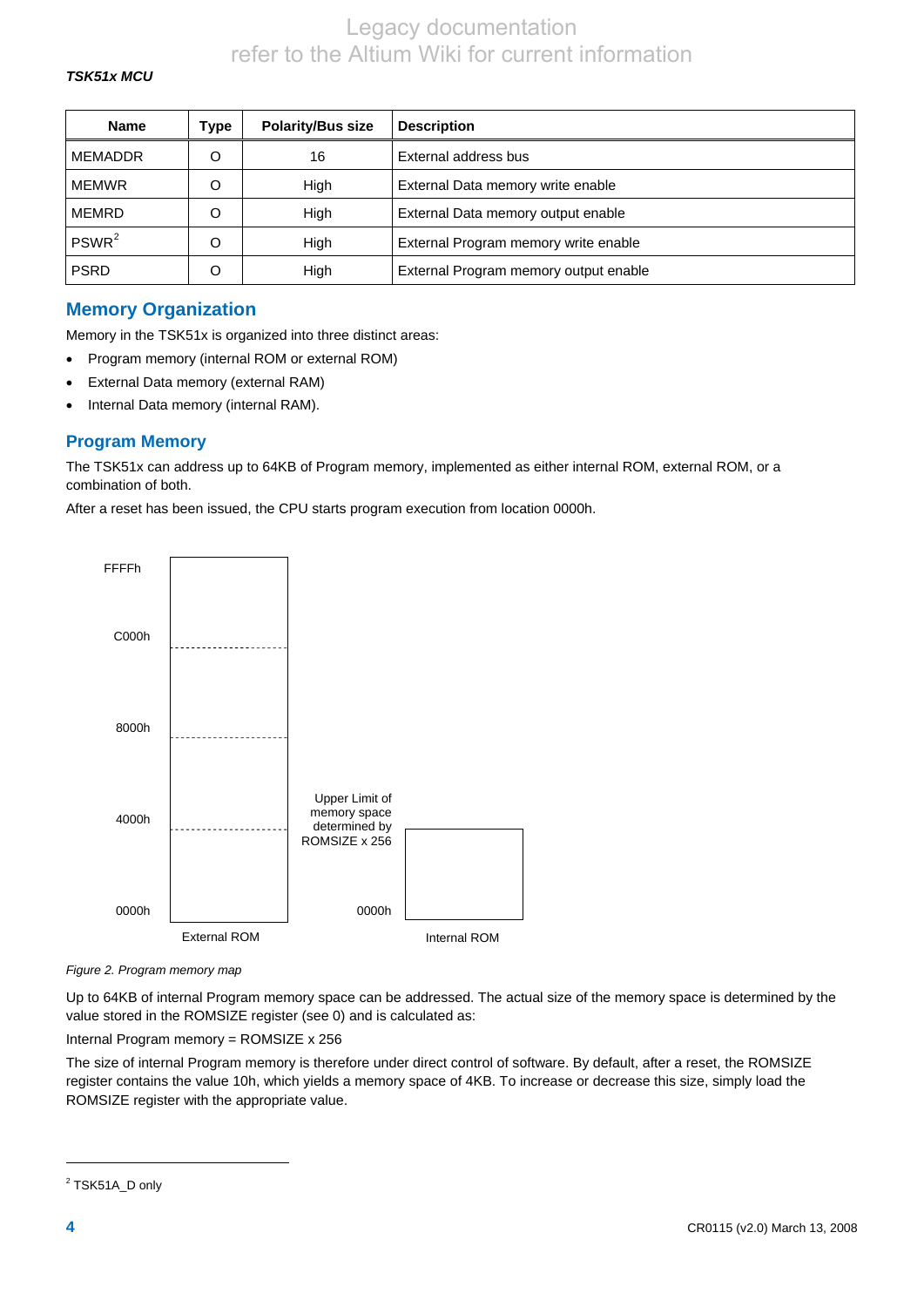<span id="page-4-0"></span>Program code can be fetched from external or internal Program memory. This selection is made by strapping pin EA (External Address) to VCC or GND respectively. Note that EA can be changed at anytime whilst the processor is running, giving full control over the particular memory space used.

If EA is held High, all the program code is fetched from external memory. If EA is held Low, the lowest n bytes of program code is fetched from internal ROM, where n is the result of ROMSIZE x 256.

When the extent of internal memory space is reached, program code will then automatically be fetched from external memory space. The Program Counter is not reset however, so code will be fetched from the next memory address, but within external memory space.

If the ROMSIZE register contains 00h, the fetch will automatically default to the external Program memory, even if EA is Low.

The lower part of the Program memory includes interrupt and reset vectors. The interrupt vectors are spaced at 8-byte intervals, starting from 0003h for External Interrupt 0.

*Table 2. Reset vectors* 

| Location | <b>Service</b>        |
|----------|-----------------------|
| 0003h    | External Interrupt 0  |
| 000Bh    | Timer 0 overflow      |
| 0013h    | External Interrupt 1  |
| 001Bh    | Timer 1 overflow      |
| 0023h    | Serial Port Interrupt |

These locations may be used for program code, if the corresponding interrupts are not used (disabled).

When using Internal Program memory, a separate block is placed in the design – external to the component symbol for the core. With the standard version of the core (TSK51A), a block of ROM is used, the size of which depends on the requirements of the design. With the OCD version (TSK51A\_D), because this version of the core allows you to write to Program memory space, RAM must be used instead, as shown in [Figure 3.](#page-4-0)



*Figure 3. Using RAM for TSK51A\_D internal Program memory* 

RAM and ROM blocks can be found in the FPGA Memories integrated library (\Library\Fpga\FPGA Memories.IntLib).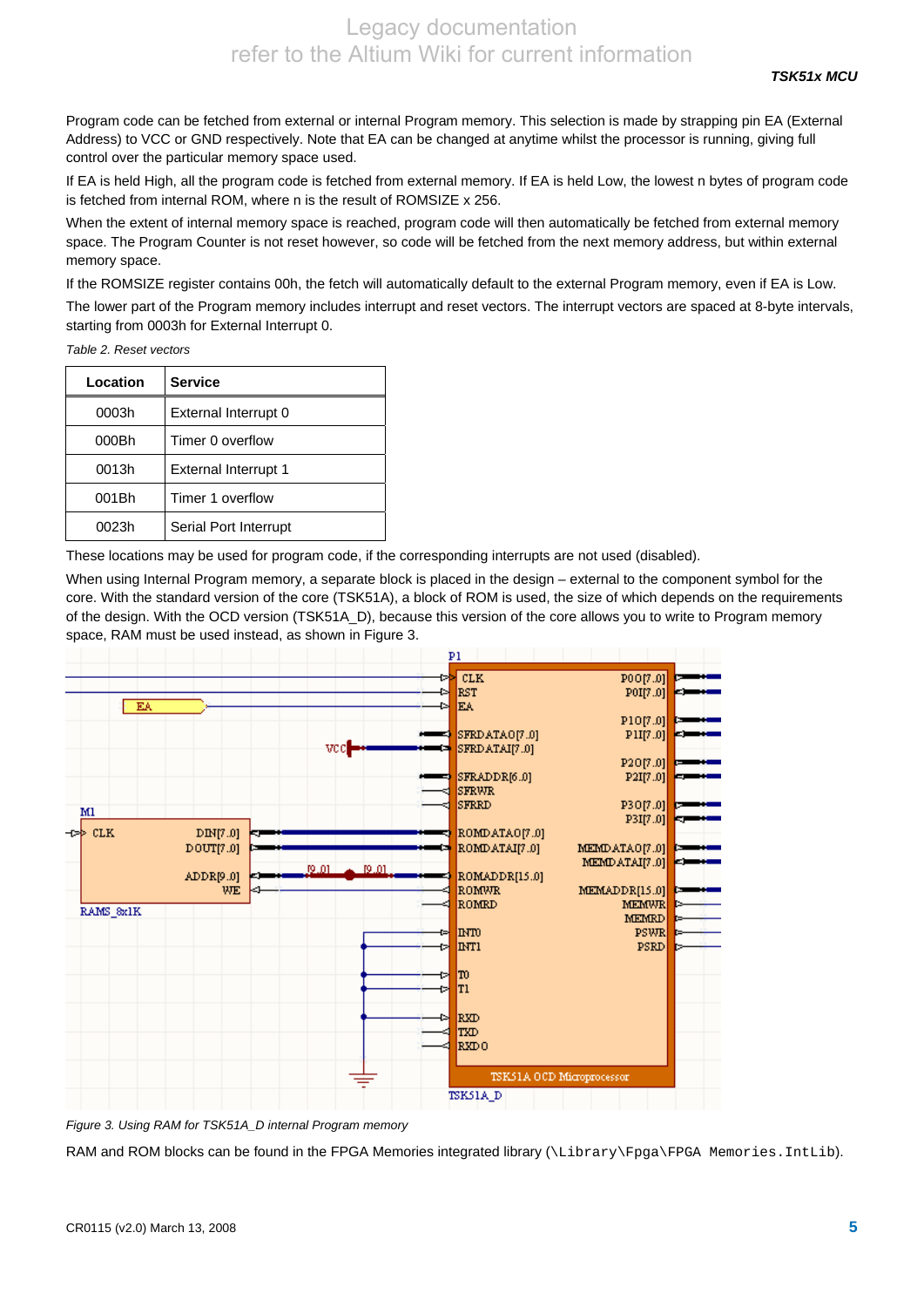## **Data Memory**

### **External Data Memory**

The TSK51x Microcontroller core incorporates the Harvard architecture, with separate program (code) and data spaces:

- The code from external Program memory is fetched by strobing the PSRD pin.
- Data is read from external Data memory by strobing the MEMRD pin and written to external Data memory by strobing the MEMWR pin.
- The external Data memory space can be accessed directly, through the 16 bit Data Pointer Register (DPTR), or indirectly, using register R0 or R1 and the external Data memory paging register, XP.
- Data is read back on the MEMDATAI bus.

## **Internal Data Memory**

The TSK51x has a 256 byte block of RAM dedicated for use as internal Data memory. This RAM cannot be upgraded in size. The internal Data memory interface is therefore not exposed to the user through the schematic symbol.

The 256 bytes of memory space (00h to FFh) can be accessed by either direct or indirect addressing (where supported). An internal Data memory address is always 1 byte in width.

The upper 128 bytes contain the Special Function Registers (SFRs). This area of internal Data memory is accessible only by direct addressing.

The lower 128 bytes contain work registers and bit-addressable memory. The lower 48 bytes of this area of memory space are further divided as follows:

- The lower 32 bytes (00h 1Fh) form four banks of eight registers (R0-R7). The RS0 and RS1 bits in the Program Status Word register (PSW) select which bank is currently in use.
- The next 16 bytes (20h 2Fh) form a block of bit-addressable memory space, covering the bit address range 00h-7Fh.

All of the bytes in this lower half of the internal Data memory space are accessible through direct or indirect addressing.



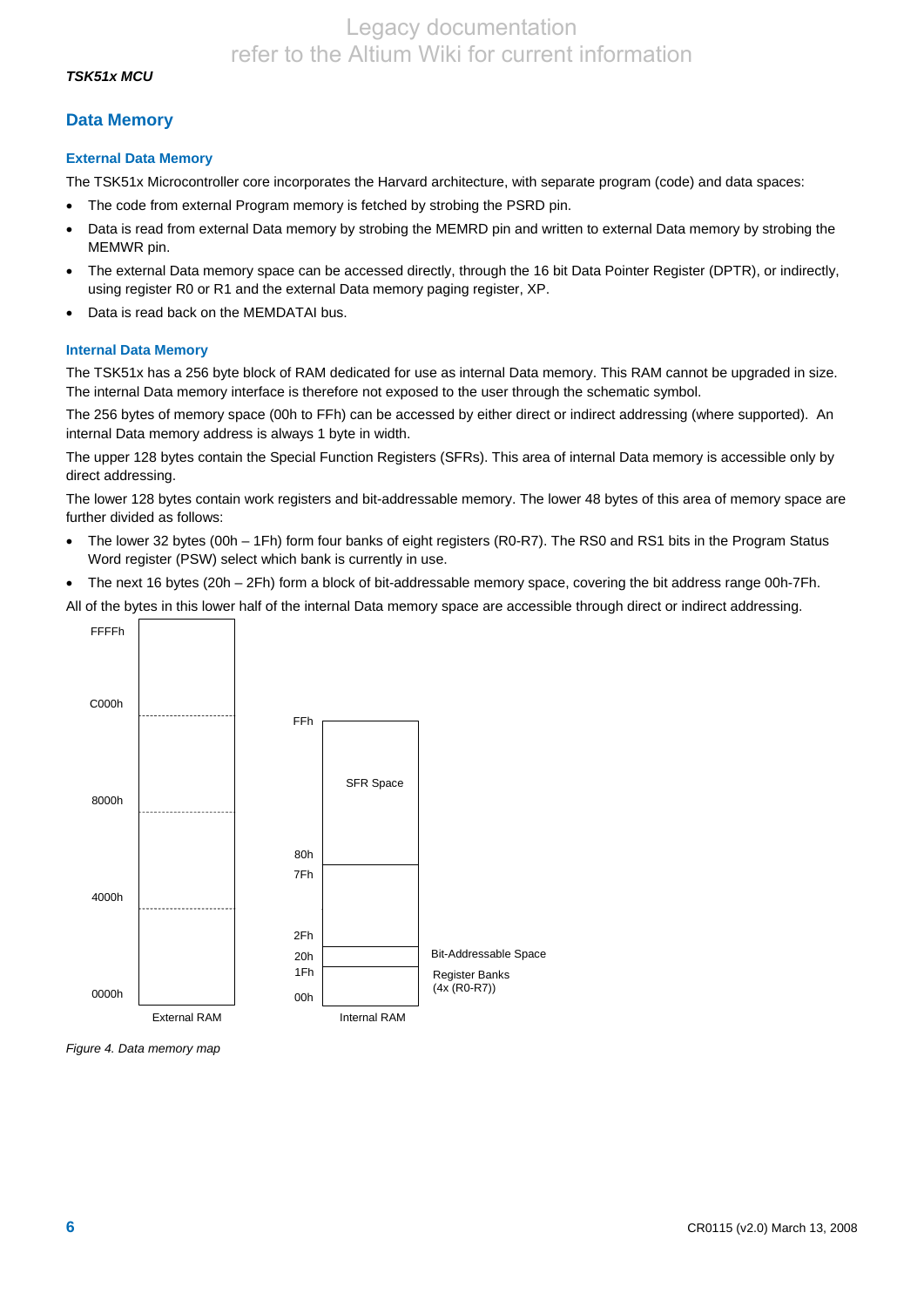# <span id="page-6-0"></span>**Special Function Registers**

A map of the Special Function Registers is shown in [Table 3.](#page-6-0) Only a few addresses are occupied, the others are not implemented. Read access to unimplemented addresses will return undefined data, while writing to them will have no effect.

| Hex\Bin        | X000           | X001        | X010            | X011            | X100            | X101            | X110 | X111           | <b>Bin/Hex</b> |
|----------------|----------------|-------------|-----------------|-----------------|-----------------|-----------------|------|----------------|----------------|
| F8             |                |             |                 |                 |                 |                 |      |                | <b>FF</b>      |
| F <sub>0</sub> | B              |             |                 |                 |                 |                 |      |                | F7             |
| E8             |                |             |                 |                 |                 |                 |      |                | EF             |
| E <sub>0</sub> | $\mathsf{ACC}$ |             |                 |                 |                 |                 |      |                | E7             |
| D <sub>8</sub> |                |             |                 |                 |                 |                 |      |                | DF             |
| D <sub>0</sub> | <b>PSW</b>     |             |                 |                 |                 |                 |      |                | D7             |
| C8             |                |             |                 |                 |                 |                 |      |                | CF             |
| C <sub>0</sub> |                |             |                 |                 |                 |                 |      |                | C7             |
| <b>B8</b>      | IP             |             |                 |                 |                 |                 |      |                | <b>BF</b>      |
| B <sub>0</sub> | P <sub>3</sub> |             |                 |                 |                 |                 |      |                | <b>B7</b>      |
| A8             | IE             |             |                 |                 |                 |                 |      |                | <b>AF</b>      |
| A <sub>0</sub> | P <sub>2</sub> |             |                 |                 |                 |                 |      |                | A7             |
| 98             | <b>SCON</b>    | <b>SBUF</b> |                 |                 |                 |                 |      | <b>XP</b>      | 9F             |
| 90             | P <sub>1</sub> |             |                 |                 |                 |                 |      |                | 97             |
| 88             | <b>TCON</b>    | <b>TMOD</b> | TL <sub>0</sub> | TL <sub>1</sub> | TH <sub>0</sub> | TH <sub>1</sub> |      | <b>ROMSIZE</b> | 8F             |
| 80             | P <sub>0</sub> | <b>SP</b>   | <b>DPL</b>      | <b>DPH</b>      |                 |                 |      | <b>PCON</b>    | 87             |

*Table 3. Special Function Registers location* 

## **Accumulator (ACC)**

Most instructions use the Accumulator to hold the operand. Note that the mnemonics for Accumulator-specific instructions refer to the Accumulator as A, not ACC.

## **B register**

The B register is used during multiply and divide instructions. It can also be used as a scratch-pad register to hold temporary data.

## **External Data memory Paging Register (XP)**

The content of the XP register is loaded onto the high order byte of the external memory address bus (MEMADDR) during a MOVX @Ri instruction. The XP register is used to implement paging and can provide access to up to 256 pages in external Data memory. Each page can contain up to 256 bytes of data – dependent on the contents of the register Ri. Therefore the maximum addressable Data memory space is 64KB.

## **Program Status Word Register (PSW)**

*Table 4. PSW register flags* 

| <b>MSB</b>   |               |                |                 |                 |    |                | LSB |
|--------------|---------------|----------------|-----------------|-----------------|----|----------------|-----|
| $\sim$<br>UI | $\mathsf{AC}$ | F <sub>1</sub> | RS <sub>1</sub> | RS <sub>0</sub> | OV | F <sub>0</sub> |     |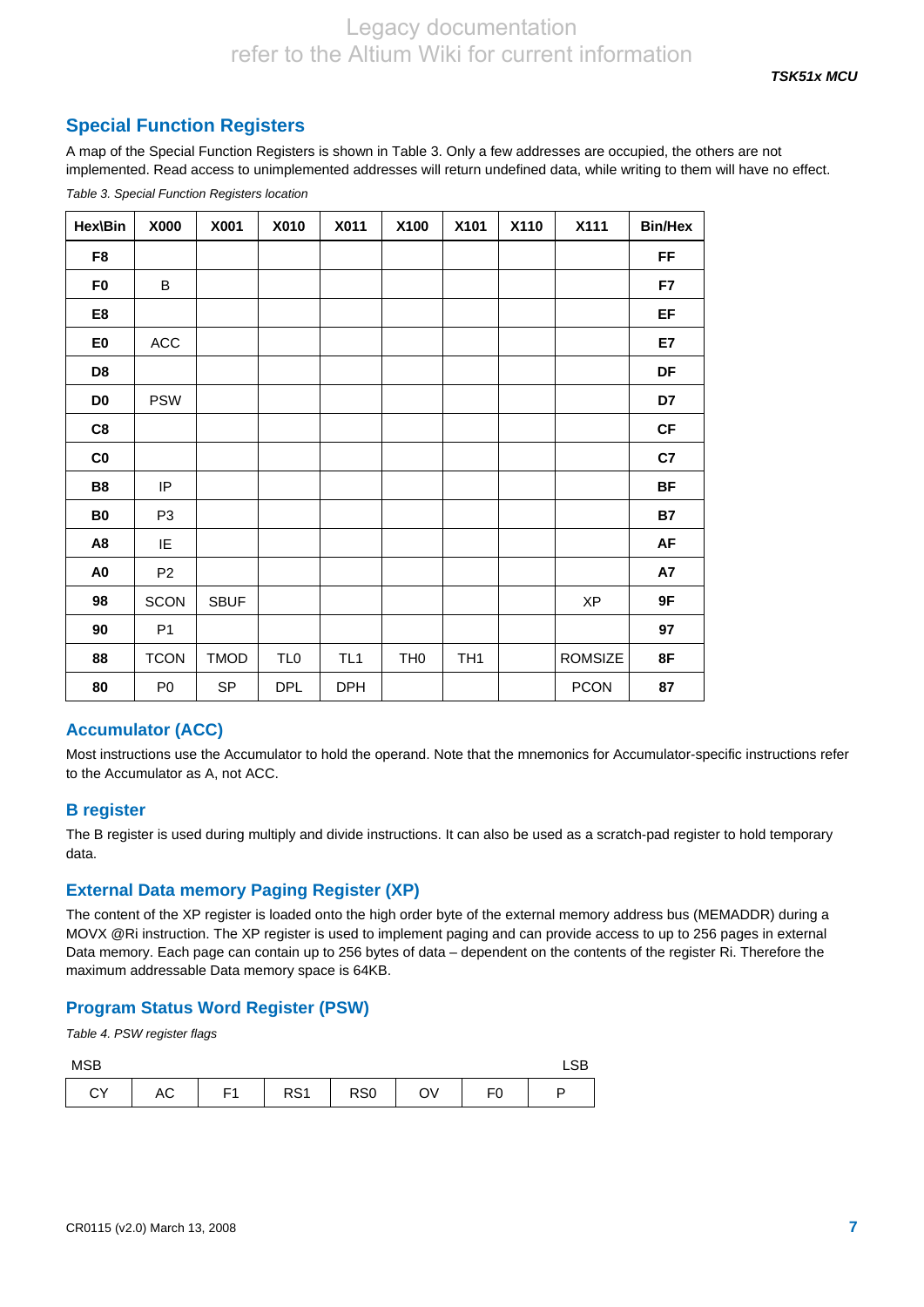## <span id="page-7-0"></span>*TSK51x MCU*

*Table 5. PSW register bit functions* 

| <b>Bit</b>       | Symbol          | <b>Function</b>                                                                                                        |
|------------------|-----------------|------------------------------------------------------------------------------------------------------------------------|
| PSW.7            | <b>CY</b>       | Carry flag                                                                                                             |
| PSW.6            | AC.             | Auxiliary Carry flag for BCD operations                                                                                |
| PSW.5            | F <sub>1</sub>  | General purpose Flag 1 available for user                                                                              |
| PSW.4            | RS <sub>1</sub> | Register bank select control bit 1, used to select working register bank                                               |
| PSW.3            | R <sub>S0</sub> | Register bank select control bit 0, used to select working register bank                                               |
| PSW <sub>2</sub> | OV              | Overflow flag                                                                                                          |
| PSW.1            | F <sub>0</sub>  | General purpose Flag 0 available for user                                                                              |
| PSW.0            | P               | Parity flag, affected by hardware to indicate odd / even number of "one"<br>bits in the Accumulator, i.e. even parity. |

Bits RS1and RS0 are used to select the working register bank as follows:

*Table 6. Register Bank selection* 

| <b>RS1:RS0</b> | <b>Bank selected</b> | Location      |
|----------------|----------------------|---------------|
| 00             | Bank 0               | $(00h - 07h)$ |
| 01             | Bank 1               | $(08h - 0Fh)$ |
| 10             | Bank 2               | $(10h - 17h)$ |
| 11             | Bank 3               | $(18h - 1Fh)$ |

## **Stack Pointer Register (SP)**

The Stack Pointer is a 1-byte register initialized to 07h after reset. This register is incremented before PUSH and CALL instructions, causing the stack to begin at location 08h.

## **Data Pointer Register (DPL and DPH)**

The Data Pointer (DPTR) is 2 bytes wide. The lower byte is DPL and the higher DPH. It can be loaded as either a single 2 byte register:

MOV DPTR,#data16) or as two individual, single byte registers: MOV DPL,#data8 MOV DPH,#data8 It is generally used to access external code or data space, for example: MOVC A,@A+DPTR or MOVX A,@DPTR.

## **Internal Program Memory Sizing Register (ROMSIZE)**

The content of this register is used to determine the size of internal Program memory space. The addressable space is defined as:

#### ROMSIZE x 256

The register, which can have minimum and maximum values of 00h and FFh respectively, can therefore be used to define an internal ROM space, that is multiples of 256 bytes, in the range 0 – 64KB.

By default, the reset value of the ROMSIZE register is 10h, which gives an internal Program memory space of 4KB.

The register is loaded under software control.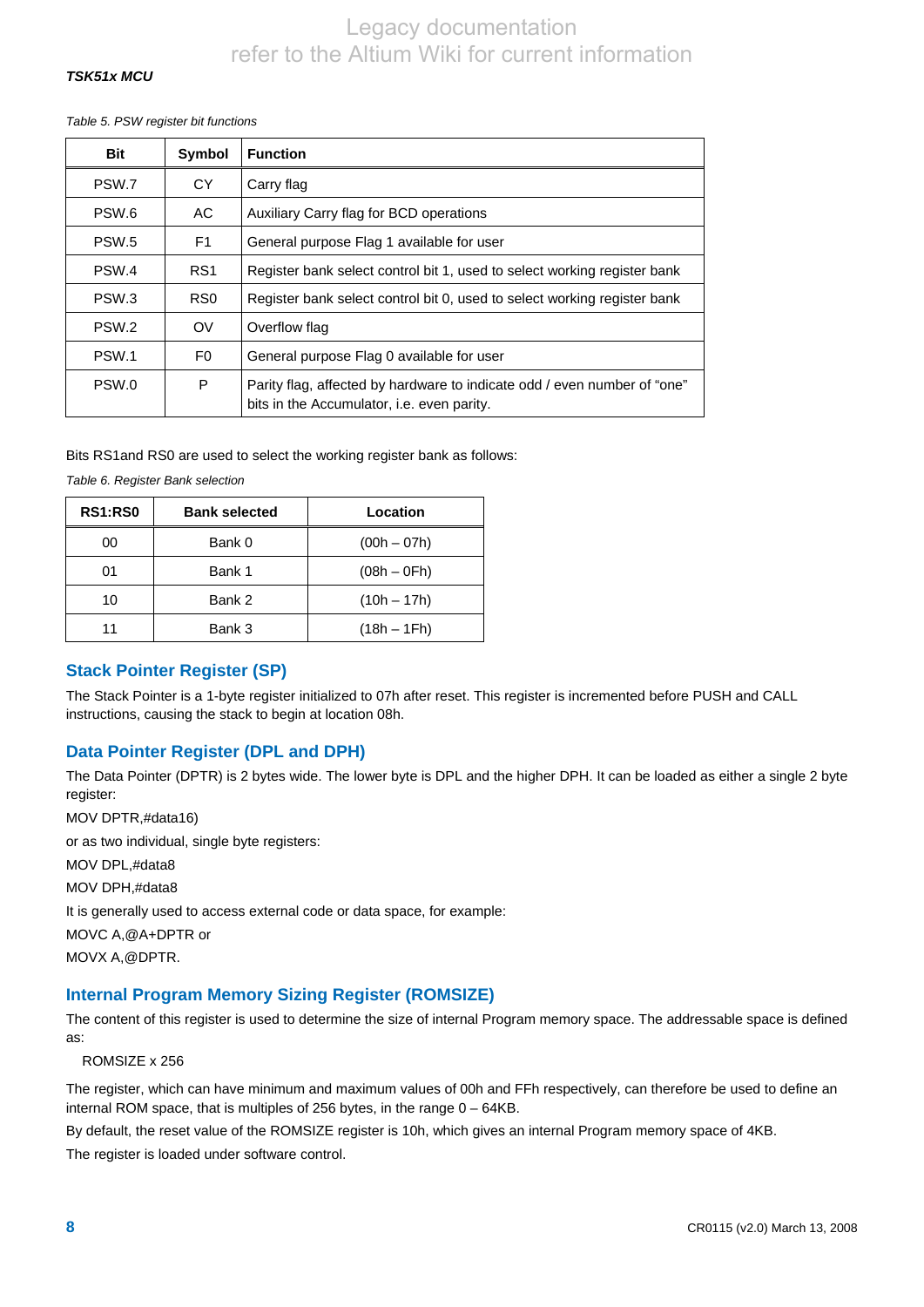*TSK51x MCU* 

# **Power Control Register (PCON)**

*Table 7. PCON register flags* 

| <b>MSB</b> |                |                |    |          |           | LSB |  |
|------------|----------------|----------------|----|----------|-----------|-----|--|
| SMOD       | F <sub>6</sub> | F <sub>5</sub> | F4 | ⊏ว<br>ັບ | E2<br>г∠. |     |  |

*Table 8. PCON register bit functions* 

| Bit    | Symbol         | <b>Function</b>                                                                                                                                                           |
|--------|----------------|---------------------------------------------------------------------------------------------------------------------------------------------------------------------------|
| PCON.7 | <b>SMOD</b>    | Double baud rate bit. If Timer 1 is used to generate the baud rate and<br>SMOD is set (1), the baud rate is doubled when the Serial Port is used in<br>modes $1,2$ or $3$ |
| PCON.6 | F <sub>6</sub> | General purpose Flag 6 available for user                                                                                                                                 |
| PCON.5 | F <sub>5</sub> | General purpose Flag 5 available for user                                                                                                                                 |
| PCON.4 | F4             | General purpose Flag 4 available for user                                                                                                                                 |
| PCON.3 | F <sub>3</sub> | General purpose Flag 3 available for user                                                                                                                                 |
| PCON.2 | F <sub>2</sub> | General purpose Flag 2 available for user                                                                                                                                 |
| PCON.1 | 0              | This bit is read only and is permanently cleared (0)                                                                                                                      |
| PCON.0 | 0              | This bit is read only and is permanently cleared (0)                                                                                                                      |

# **Hardware Description**

The TSK51x core is partitioned into modules as shown in figure 12 and described below.

# **Core Engine**

The core engine of the TSK51x is composed of four components:

- Control Unit
- Arithmetic Logic Unit
- Memory Control Unit
- RAM and SFR Control Unit.

The TSK51x engine allows instructions to be fetched from Program memory and to execute using either RAM or SFR. Arithmetic Logic Unit:

- 8 bit arithmetic operations
- 8 bit logical operations
- Boolean manipulations
- 8 x 8 bit multiplication
- 8 / 8 bit division
- RAM and SFR Control Unit:
- Can address up to 256 bytes of Read/Write Data memory space
- Serves as Interface for off-core Special Function Registers

Memory Control Unit:

- Can address up to 64KB of internal Program memory space
- Can address up to 64KB of external Program memory space
- Can address up to 64KB of external Data memory space.

# **Block Diagram**

Figure 5 shows the core engine and peripheral units for the TSK51x. Note that interface signals PSWR, ROMDATAO and ROMWR in the Memory Control Unit are present only in the debug-enabled version of the core – TSK51A\_D.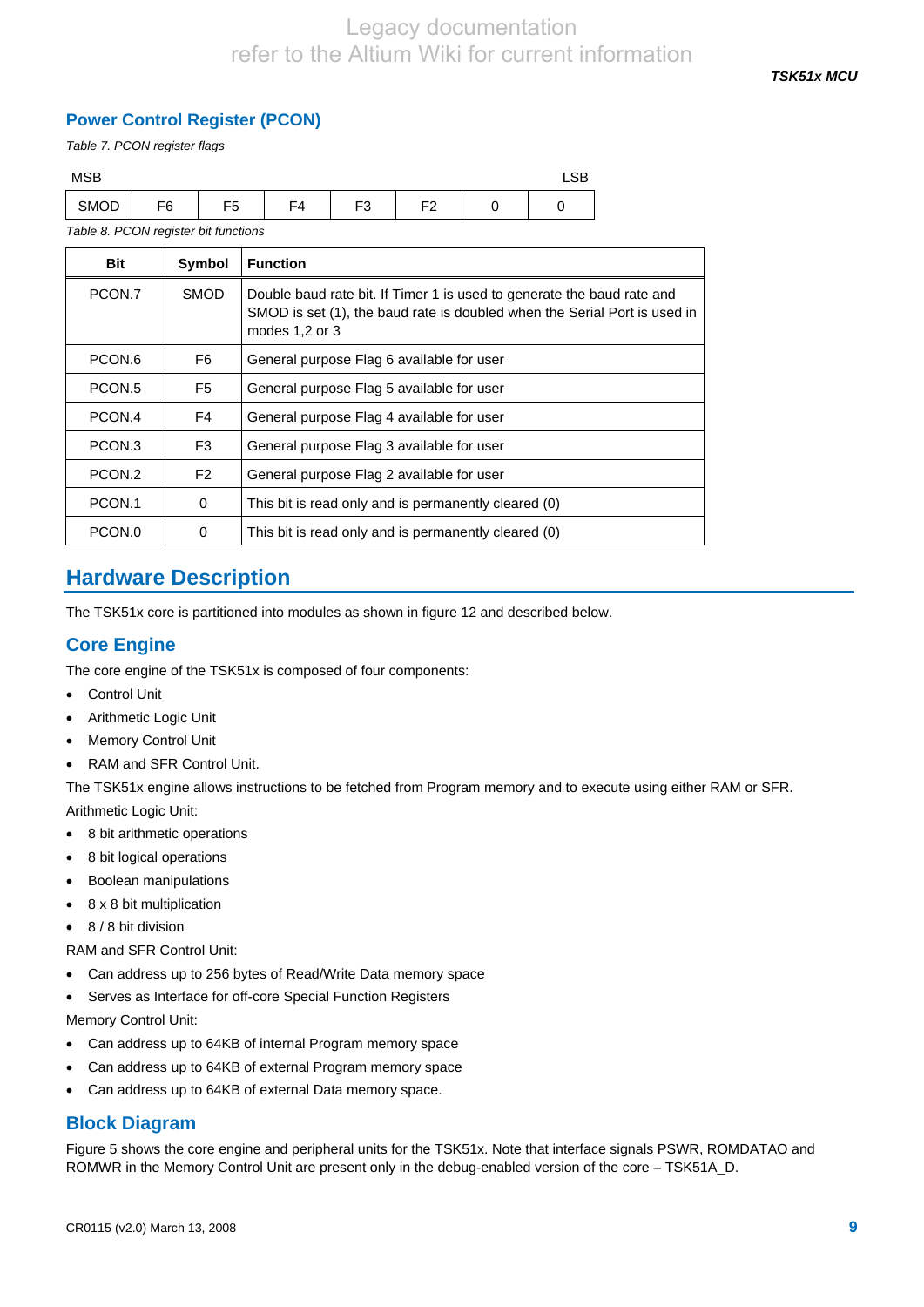#### *TSK51x MCU*



*Figure 5. TSK51x Block diagram* 

## **Ports**

Ports P0, P1, P2 and P3 are Special Function Registers. The contents of the SFR can be observed on the corresponding component symbol interface pins. Writing a '1' to any of the ports causes the corresponding pin to be at the high level and writing a '0' causes the corresponding pin to be held at the low level.

All four ports on the chip are bi-directional. Each of them consists of a Latch (SFR P0 to P3), an output drive and an input buffer, so the CPU can output or read data through any of these ports.

# **Timers / Counters**

## **Timers 0 and 1**

The TSK51x has two 16-bit timer/counter registers: Timer 0 and Timer 1. Both can be configured for counter or timer operations.

In timer mode, the register is incremented every machine (instruction) cycle, which means that it counts up after every 12 clock cycles.

In counter mode, the register is incremented when the falling edge is observed at the corresponding input pin T0 or T1. Since it takes two machine cycles to recognize a 1-to-0 event, the maximum input count rate is 1/24 of the external clock (CLK) frequency. There are no restrictions on the duty cycle, however to ensure proper recognition of 0 or 1 state, an input should be stable for at least one machine cycle (12 clock cycles).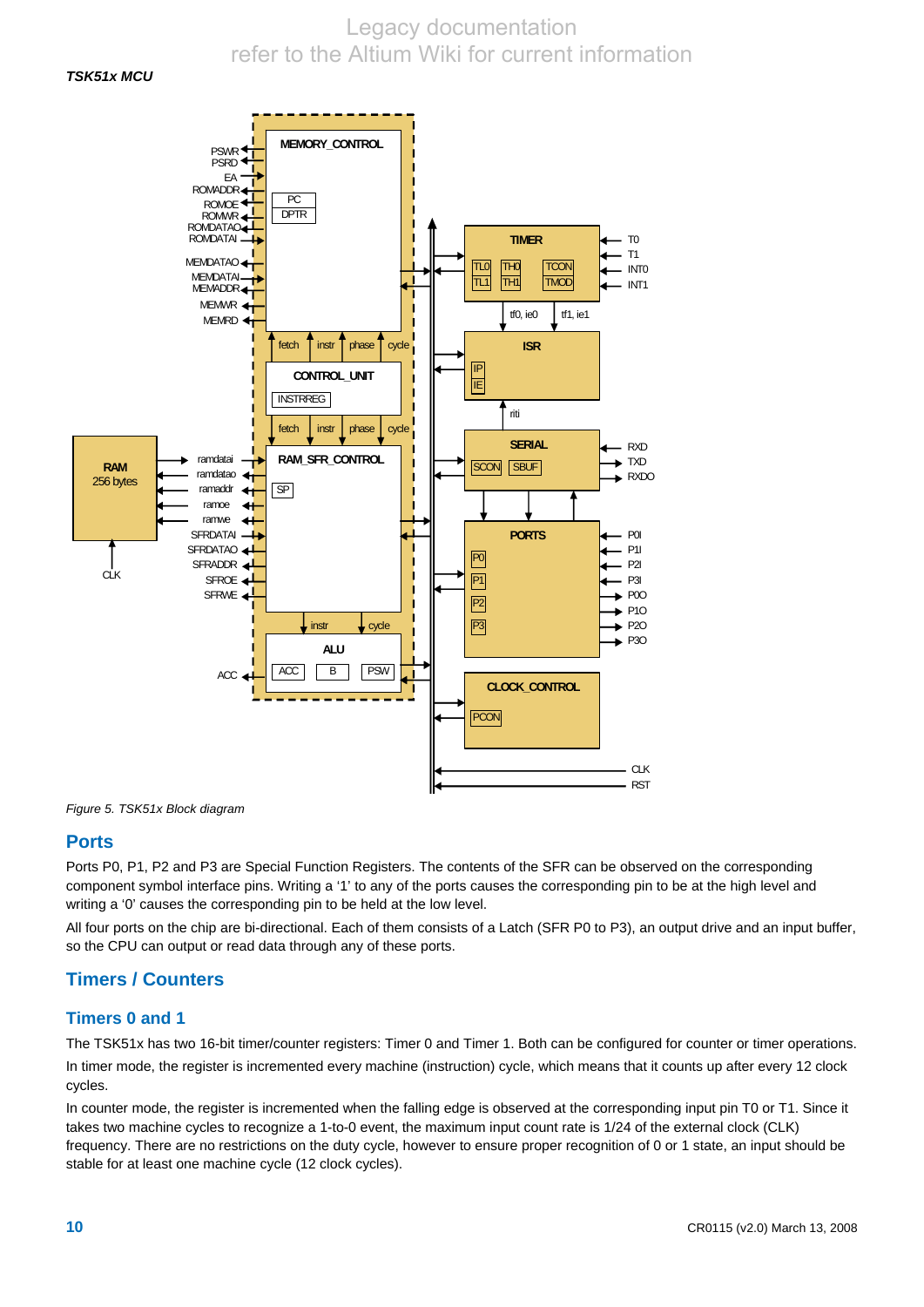Four operating modes can be selected for Timer 0 and Timer 1. Two Special Function Registers (TMOD and TCON) are used to select the appropriate mode.

# **Timer / Counter Mode Control Register(TMOD)**

*Table 9. The TMOD register flags* 

| <b>MSB</b>  |         |    |                |             |     |         | LSB            |
|-------------|---------|----|----------------|-------------|-----|---------|----------------|
| <b>GATE</b> | C/T     | M1 | M <sub>0</sub> | <b>GATE</b> | C/T | M1      | M <sub>0</sub> |
|             | Timer 1 |    |                |             |     | Timer 0 |                |

*Table 10. The TMOD register bits description* 

| <b>Bit</b>       | Symbol      | <b>Function</b>                                                                                                                                                                                                                                                                        |
|------------------|-------------|----------------------------------------------------------------------------------------------------------------------------------------------------------------------------------------------------------------------------------------------------------------------------------------|
| TMOD.3<br>TMOD.7 | <b>GATE</b> | When $GATE = 0$ , Timer/Counter x will run only when TRx bit is set (see<br>TCON register). This allows for Software Control.<br>When $GATE = 1$ , Timer/Counter x will run only when $TRx$ bit is set (in<br>TCON register) AND INTx pin is Low. This allows for Hardware<br>Control. |
| TMOD.2<br>TMOD.6 | C/T         | When $C/T = 0$ , Timer/Counter x will run as a timer, triggered by the<br>internal clock.<br>When $C/T = 1$ , Timer/Counter x will run as a counter, triggered by the<br>falling edge of the external signals entering pin T0 (for Timer/Counter<br>0) and T1 (for Timer/Counter 1).   |
| TMOD.1<br>TMOD.5 | M1          | Selects mode for Timer/Counter 0 or Timer/Counter 1, as shown in<br>Table 13.                                                                                                                                                                                                          |
| TMOD.0<br>TMOD.4 | M0.         | Selects mode for Timer/Counter 0 or Timer/Counter 1, as shown in<br>Table 13.                                                                                                                                                                                                          |

# **Timer / Counter Control Register(TCON)**

*Table 11. The TCON register flags* 

| <b>MSB</b>      |                 |                 |                 |                 |     |                 | LSB        |
|-----------------|-----------------|-----------------|-----------------|-----------------|-----|-----------------|------------|
| TF <sub>1</sub> | TR <sub>1</sub> | TF <sub>0</sub> | TR <sub>0</sub> | IE <sub>1</sub> | ΙΤΙ | IE <sub>0</sub> | <b>ITC</b> |

*Table 12. The TCON register bit functions* 

| Bit    | Symbol          | <b>Function</b>                                                                                                                                                                |
|--------|-----------------|--------------------------------------------------------------------------------------------------------------------------------------------------------------------------------|
| TCON.7 | TF1             | Timer/Counter 1 overflow flag set by hardware when Timer/Counter 1<br>overflows. This flag is cleared by hardware.                                                             |
| TCON.6 | TR <sub>1</sub> | Timer/Counter 1 Run control bit. If cleared, Timer/Counter 1 stops.                                                                                                            |
| TCON.5 | TF0             | Timer/Counter 0 overflow flag set by hardware when Timer/Counter 0<br>overflows. This flag is cleared by hardware                                                              |
| TCON.4 | TR0             | Timer/Counter 0 Run control bit. If cleared, Timer/Counter 0 stops.                                                                                                            |
| TCON.3 | IE <sub>1</sub> | Interrupt 1 flag. Set by hardware when an interrupt of the type<br>specified by IT1 is observed on external pin INT1. This flag is cleared<br>when the interrupt is processed. |
| TCON.2 | IT1             | Interrupt 1 type control bit. Set/cleared by software to specify rising<br>edge/high level triggered External Interrupt.                                                       |
| TCON.1 | IE0             | Interrupt 0 flag. Set by hardware when an interrupt of the type                                                                                                                |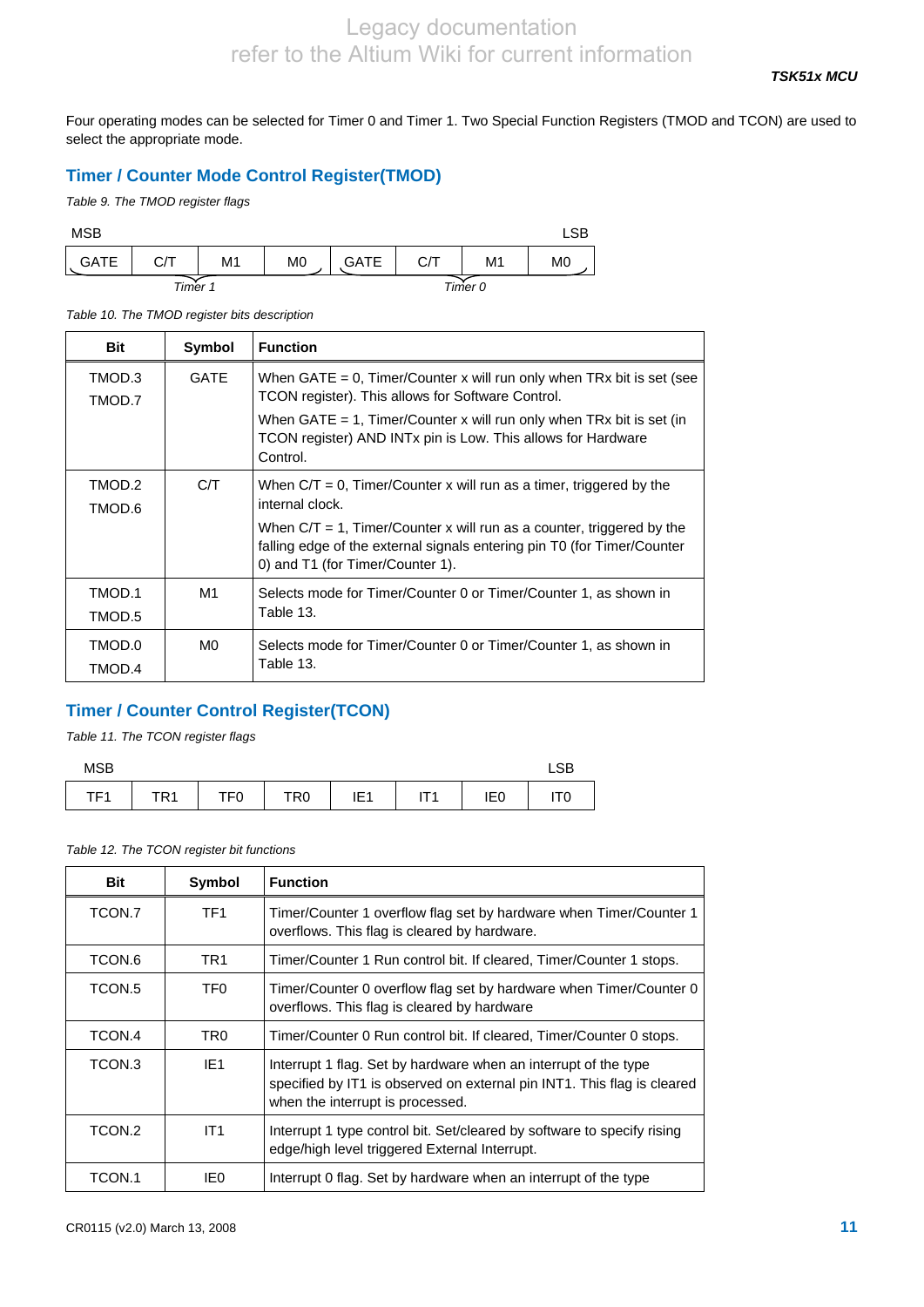### <span id="page-11-0"></span>*TSK51x MCU*

|        |     | specified by IT0 is observed on external pin INT0. This flag is cleared<br>when the interrupt is processed.              |
|--------|-----|--------------------------------------------------------------------------------------------------------------------------|
| TCON.0 | IT0 | Interrupt 0 type control bit. Set/cleared by software to specify rising<br>edge/high level triggered External Interrupt. |

## **Timing Modes**

Four modes of operation are supported for the two timers, determined by the state of bits M1 and M0 in the TMOD register (TMOD.1 and TMOD.0 respectively for Timer/Counter 0; TMOD.5 and TMOD.4 respectively for Timer/Counter 1). Table 13 summarizes the required states of these bits to achieve the desired operational mode.

*Table 13. Timer/Counter Modes* 

| М1 | M0 | <b>Mode</b> |
|----|----|-------------|
| ი  | 0  | Mode 0      |
| 0  |    | Mode 1      |
|    | 0  | Mode 2      |
|    |    | Mode 3      |

#### **Mode 0**

When in Mode 0, the Timer/Counter is set to 13 bits, where the 3 MSB bits of the TLx register are not used. Assuming the Timer/Counter is enabled, it will count from its set value (set by software) up to 1FFFh, at which point TFx is set to 1 to indicate overflow. Hardware then resets this value to 0.

At overflow the Timer/Counter rolls over to 0000h and continues to count up to 1FFFh, at which point TFx is set to 1 once again. This cycle continues until the Timer/Counter is disabled.



#### **Mode 1**

When in Mode 1, the Timer/Counter is set to 16 bits. The operation of the Timer/Counter in this mode is comparable to that in Mode 0. However, for this mode all 8 bits of the TLx register are used and therefore, the maximum value before overflow is FFFFh.



#### **Mode 2**

When in Mode 2, the Timer/Counter is set to 8 bits. This mode enables the Timer/Counter to be reloaded with its set value immediately after overflow. The two timing registers THx (the upper 8 bits) and TLx (the Lower 8 bits) are used differently.

In this mode, THx holds the reload value, which is copied to TLx after overflow is detected, whereas TLx is the 8-bit dedicated Timer/Counter.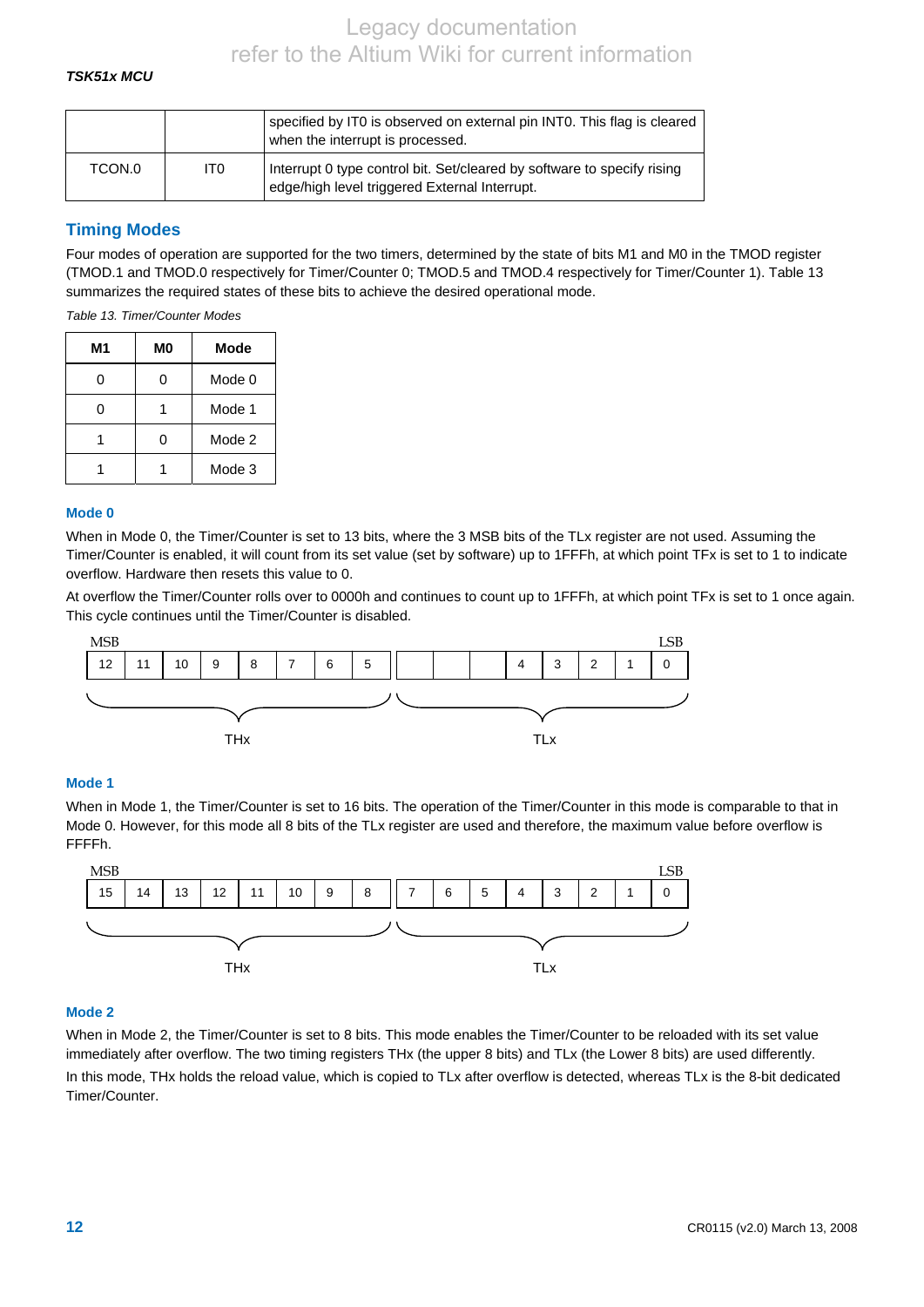*TSK51x MCU* 



#### **Mode 3**

When Timer/Counter 1 is configured for operation in Mode 3, it is stopped. When Timer/Counter 0 is configured for operation in this same mode, the TH0 and TL0 registers operate independently of each other as follows:

- TL0 operates as an 8-bit Timer/Counter, controlled by Timer/Counter 0 mode control bits TMOD.3 and TMOD.2.
- TH0 operates as a dedicated 8-bit Timer, controlled by Timer/Counter 1 mode control bits TMOD.7 and TMOD.6, with no external gate control.



TL0, if enabled, will count from its set value to FFh, at which point the overflow flag for Timer/Counter 0 - TF0 (TCON.5) - is set to 1 and then reset to 0 by hardware. TL0 will continue to cycle through from 00h to FFh.

If Timer/Counter 1 is in Mode 3, then TH0, when enabled by Timer/Counter 1's mode control bits, will respond exactly the same as TL0, where TF1 (TCON.7) is set to 1 when overflow occurs. However, if Timer/Counter 1 is in Mode 0, 1 or 2, then the overflow flag, TF1, will be triggered by Timer/Counter 1 and TH0 of Timer/Counter 0.

## **Serial Interface**

#### **Serial Port 0**

The serial buffer consists of two separate registers, a transmit buffer and a receive buffer. Writing data to the Special Function Register SBUF loads this data into the serial output buffer and starts the transmission. Reading from the SBUF register takes data from the serial receive buffer.

The serial port can simultaneously transmit and receive data. It can also buffer 1 byte at receive, which prevents the receive data from being lost if the CPU reads the first byte before transmission of the second byte is completed. The serial port can operate in 4 modes.

#### **Mode 0**

Pin RXD serves as input and RXDO as output. TXD outputs the shift clock. 8 bits are transmitted with LSB first. The baud rate is fixed at 1/12 of the external system clock frequency.

#### **Mode 1**

Pin RXD serves as input and TXD serves as serial output. No external shift clock is used. 10 bits are transmitted: a start bit (always 0), 8 data bits (LSB first), and a stop bit (always 1). On reception, the start bit synchronizes the transmission, 8 data bits are made available by reading SBUF, and the stop bit sets the flag RB8 in the Special Function Register SCON.

#### **Mode 2**

This mode is similar to Mode 1, with two differences. The baud rate is fixed at 1/32 or 1/64 of oscillator frequency, and 11 bits are transmitted or received: a start bit (0), 8 data bits (LSB first), a programmable  $9<sup>th</sup>$  bit, and a stop bit (1). The  $9<sup>th</sup>$  bit can be used to control the parity of the serial interface: at transmission, bit TB8 in SCON is output as the  $9<sup>th</sup>$  bit, and at receive, the  $9<sup>th</sup>$ bit affects RB8 in the Special Function Register SCON.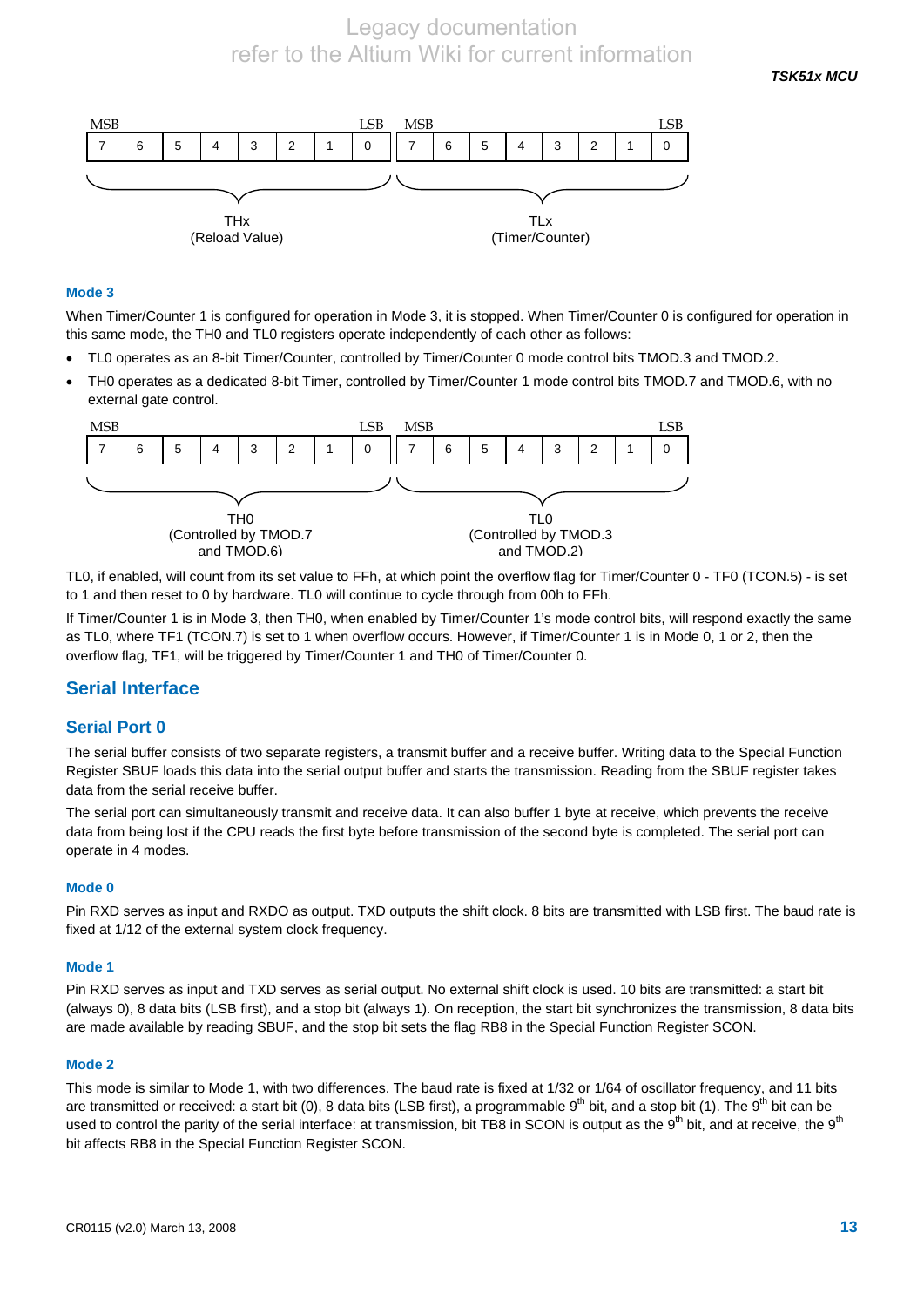### *TSK51x MCU*

#### **Mode 3**

The only difference between Mode 2 and Mode 3 is that the baud rate is variable in Mode 3.

Reception is initialized in Mode 0 by setting the flags in SCON as follows: RI = 0 and REN = 1. In other modes, a start bit when REN = 1 starts receiving serial data

## **Multiprocessor Communication**

The feature of receiving 9 bits in Modes 2 and 3 can be used for multiprocessor communication. In this case, the slave processors have bit SM2 in SCON set to 1. When the master processor outputs a slave's address, it sets the  $9<sup>th</sup>$  bit to 1, causing a serial port receive interrupt in all the slaves. The slave processors compare the received byte with their network address. If there is a match, the addressed slave will clear SM2 and receive the rest of the message, while other slaves will leave the SM2 bit unaffected and ignore the message. After addressing the slave, the host will output the rest of the message with the  $9<sup>th</sup>$  bit set to 0, so no serial port receive interrupt will be generated in unselected slaves.

## **Serial Port Control Register (SCON)**

The function of the serial port depends on the status of the various flags in the Serial Port Control register SCON.

*Table 14. The SCON register flags* 

| <b>MSB</b>      |                 |                 |            |     |                 |                |
|-----------------|-----------------|-----------------|------------|-----|-----------------|----------------|
| SM <sub>0</sub> | SM <sub>1</sub> | SM <sub>2</sub> | <b>REN</b> | TB8 | RB <sub>8</sub> | R <sub>l</sub> |

| Table 15. The SCON register Bit functions |
|-------------------------------------------|

| Bit                | Symbol          | <b>Function</b>                                                                                                                                                                     |
|--------------------|-----------------|-------------------------------------------------------------------------------------------------------------------------------------------------------------------------------------|
| SCON.7             | SM <sub>0</sub> | Sets baud rate                                                                                                                                                                      |
| SCON.6             | SM <sub>1</sub> | Sets baud rate                                                                                                                                                                      |
| SCON <sub>.5</sub> | SM <sub>2</sub> | Enables multiprocessor communication feature.                                                                                                                                       |
| SCON.4             | <b>REN</b>      | If set, enables serial reception. Cleared by software to disable<br>reception.                                                                                                      |
| SCON <sub>3</sub>  | TB8             | The 9 <sup>th</sup> transmitted data bit in Modes 2 and 3. Set or cleared by the<br>CPU, depending on the function it performs (parity check,<br>multiprocessor communication etc.) |
| SCON.2             | RB <sub>8</sub> | In Modes 2 and 3, it is the $9th$ data bit received. In Mode 1, if SM2 is<br>0, RB8 is the stop bit. In Mode 0 this bit is not used. Must be cleared<br>by software.                |
| SCON.1             | ΤI              | Transmit interrupt flag, set by hardware after completion of a serial<br>transfer. Must be cleared by software.                                                                     |
| SCON.0             | R <sub>1</sub>  | Receive interrupt flag, set by hardware after completion of a serial<br>reception. Must be cleared by software                                                                      |

*Table 16. Serial Port Modes* 

| <b>SMO</b> | SM <sub>1</sub> | Mode | <b>Description</b>    | <b>Baud Rate</b>     |
|------------|-----------------|------|-----------------------|----------------------|
| 0          | 0               | 0    | <b>Shift Register</b> | $F_{CLK}$ /12        |
| 0          |                 |      | 8-bit UART            | variable             |
|            | 0               | 2    | 9-bit UART            | $F_{CLK}$ /32 or /64 |
|            |                 | 3    | 9-bit UART            | variable             |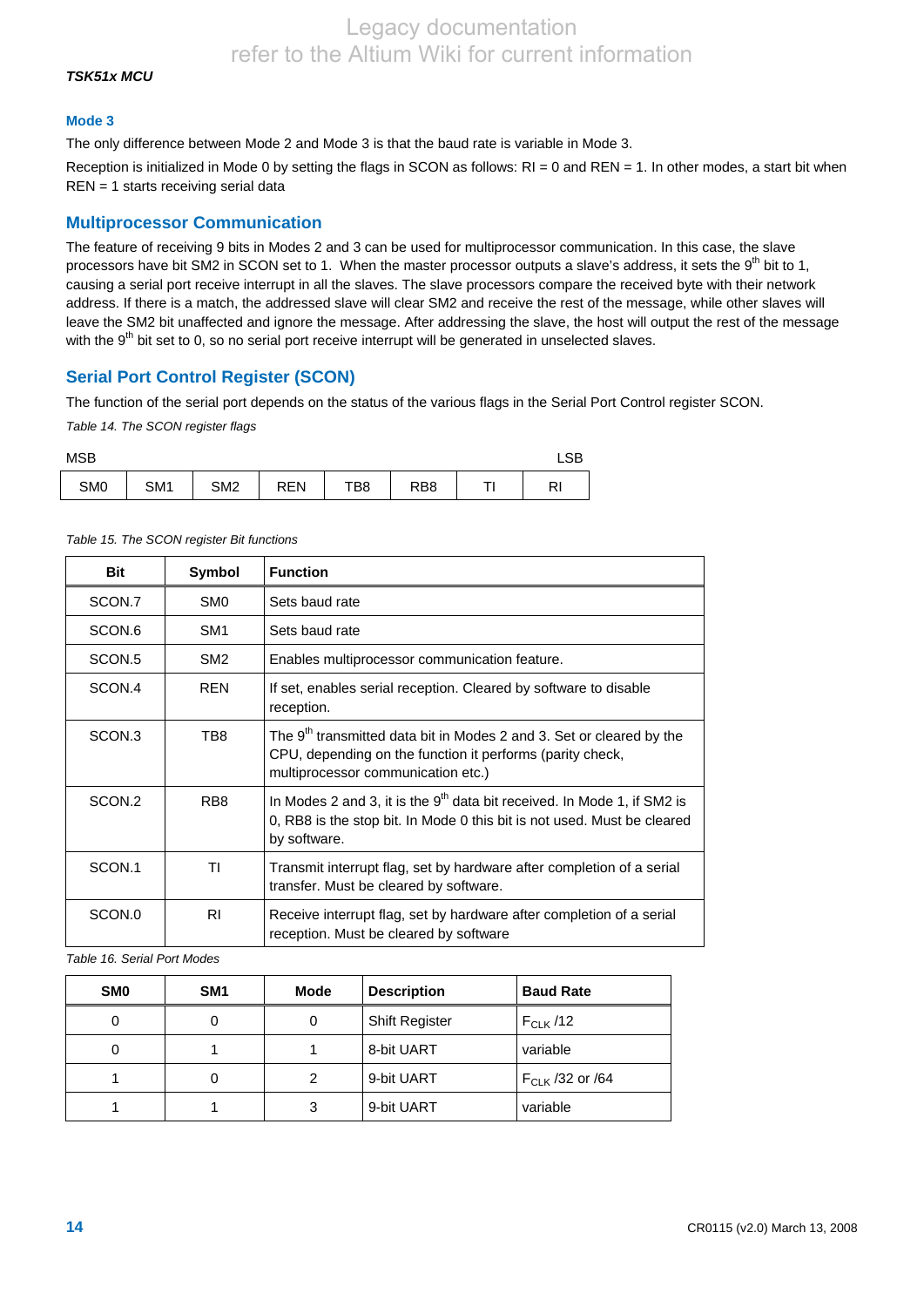*TSK51x MCU* 

<span id="page-14-0"></span>*Table 17. Serial Port baud rates* 

| <b>Mode</b> | <b>Baud rate</b>      |                |  |
|-------------|-----------------------|----------------|--|
| Mode 0      | $F_{CLK}$ / 12        |                |  |
| Mode $1,3$  | Timer 1 overflow rate |                |  |
| Mode 2      | $SMOD = 0$            | $F_{CIK}$ / 64 |  |
|             | $SMOD = 1$            | $F_{C1K}$ / 32 |  |

**Note:** SMOD is bit 7 in the Special Function Register PCON.

# **Generating Variable Baud Rate in Modes 1 and 3**

In Modes 1 and 3, the Timer 1 overflow rate is used to generate baud rates. If Timer 1 is configured in auto – reload mode, to establish a baud rate the following equation is used:

 $2^{SMOD}$  x  $F_{CIK}$ Baud Rate = ---------------------------- 32 x 12 x (256 - TH1)

# **Reset**

## **Hardware Reset (RST)**

A reset is accomplished by holding the RST pin high for at least two instruction cycles (24 clock cycles) while the external clock (CLK) is running. The CPU responds by generating an internal reset, with the timing shown in [Figure 6](#page-14-0). The external reset signal is asynchronous to the internal clock. The RST pin is sampled on the rising edge, every 12 clock cycles.

| <b>CLK</b>                                            |  |          |          |                |  |
|-------------------------------------------------------|--|----------|----------|----------------|--|
| <b>RST</b>                                            |  | — sample | — sample |                |  |
| ----------------------------<br><b>Internal Reset</b> |  |          |          | internal reset |  |

*Figure 6. Reset timing* 

| Note: | CLK.           | - clock oscillator input                                         |
|-------|----------------|------------------------------------------------------------------|
|       | RST            | - external reset input                                           |
|       | Internal Reset | - internal signal generated based on an external reset condition |
|       | sample         | - point at which the external reset input is sampled.            |

## **Reset Values**

The internal reset signal is derived from the external reset (RST). It drives synchronous registers and flip-flops.

*Table 18. Reset values* 

| <b>Register</b> | <b>Reset value</b> |
|-----------------|--------------------|
| PC              | 0000h              |
| ACC             | 00000000b          |
| В               | 00000000b          |
| ХP              | 00000000b          |
| <b>PSW</b>      | 00000000b          |
| SP              | 00000000b          |
| <b>DPTR</b>     | 0000h              |
| P <sub>0</sub>  | 11111111h          |
| P <sub>1</sub>  | 11111111b          |
| P <sub>2</sub>  | 11111111h          |
| P3              | 11111111b          |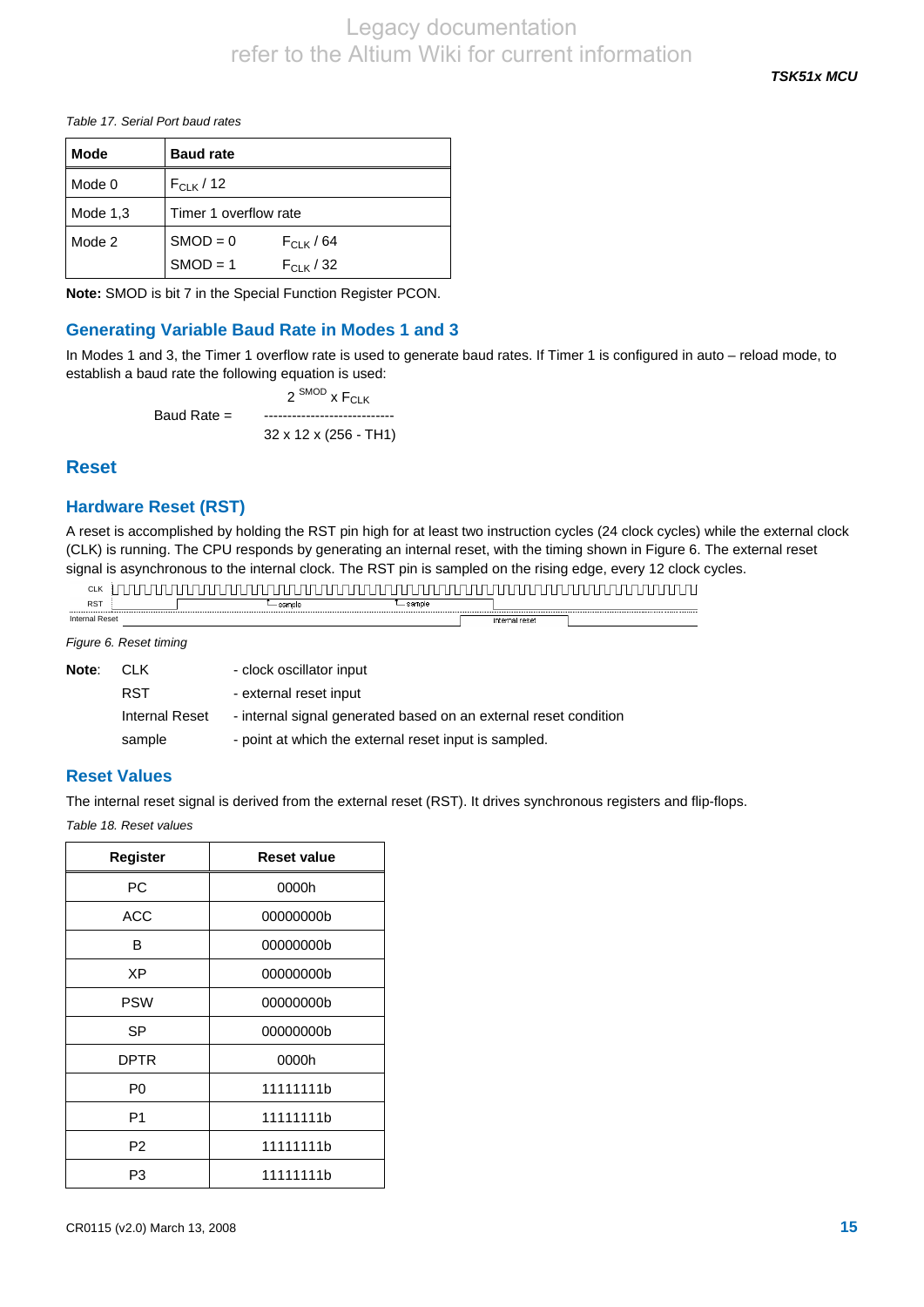| Register        | <b>Reset value</b> |  |  |  |  |
|-----------------|--------------------|--|--|--|--|
| IP              | 11100000b          |  |  |  |  |
| ΙE              | 01100000b          |  |  |  |  |
| <b>TMOD</b>     | 00000000b          |  |  |  |  |
| <b>TCON</b>     | 00000000b          |  |  |  |  |
| TH <sub>0</sub> | 00000000b          |  |  |  |  |
| TL0             | 00000000b          |  |  |  |  |
| TH <sub>1</sub> | 00000000b          |  |  |  |  |
| TL <sub>1</sub> | 00000000b          |  |  |  |  |
| <b>SCON</b>     | 00000000b          |  |  |  |  |
| <b>SBUF</b>     | 00000000b          |  |  |  |  |
| <b>ROMSIZE</b>  | 00010000b          |  |  |  |  |
| PCON            | 01111100b          |  |  |  |  |

## **Interrupts**

The TSK51x provides five interrupt sources. There are two external interrupts accessible through pins INT0 and INT1, edge or level sensitive (rising edge or High level). There are, also, internal interrupts associated with Timer 0 and Timer 1 and an internal interrupt from the Serial Port.

## **External Interrupts**

The choice between external interrupt level or transition activity is made by setting IT1 and IT0 bits in the Special Function Register TCON.

When the interrupt event happens, a corresponding Interrupt Control Bit is set (IE0 or IE1). This control bit triggers an interrupt if the appropriate interrupt bit is enabled.

When the interrupt service routine is vectored, the corresponding control bit (IE0 or IE1) is cleared provided that the edge triggered mode was selected. If level mode is active, the external requesting source controls flags IE0 or IE1 by the logic level on pins INT0 or INT1 (0 or 1).

Recognition of an interrupt event is possible if, during low to high transitions, both low and high levels last at least 1 machine (instruction) cycle (12 clock cycles).

## **Timer 0 and Timer 1 Interrupts**

Timer 0 and 1 interrupts are generated by TF0 and TF1 flags, which are set by the rollover of Timer 0 and 1, respectively. When an interrupt is generated, the flag that caused this interrupt is cleared by the hardware, if the CPU accessed the corresponding interrupt service vector. This can be done only if this interrupt is enabled in the IE register.

## **Serial Port Interrupt**

Serial Port interrupt is generated by logical OR of the flags TI and RI in the Special Function Register SCON. TI is set after completion of the transmit data. RI is set when the last bit of the incoming serial data was read. Neither RI nor TI is cleared by hardware, so the interrupt service routine must be responsible to clear these flags.

## **Interrupt Enable Register (IE)**

*Table 19. The IE register flags* 

| <b>MSB</b> |   |                          |                |                          |     |                 | $\sim$<br>ᇅ     |
|------------|---|--------------------------|----------------|--------------------------|-----|-----------------|-----------------|
| EА         | - | $\overline{\phantom{0}}$ | $\Gamma$<br>∟১ | ET <sub>1</sub><br>- ' ' | EX1 | ET <sub>0</sub> | EX <sub>0</sub> |